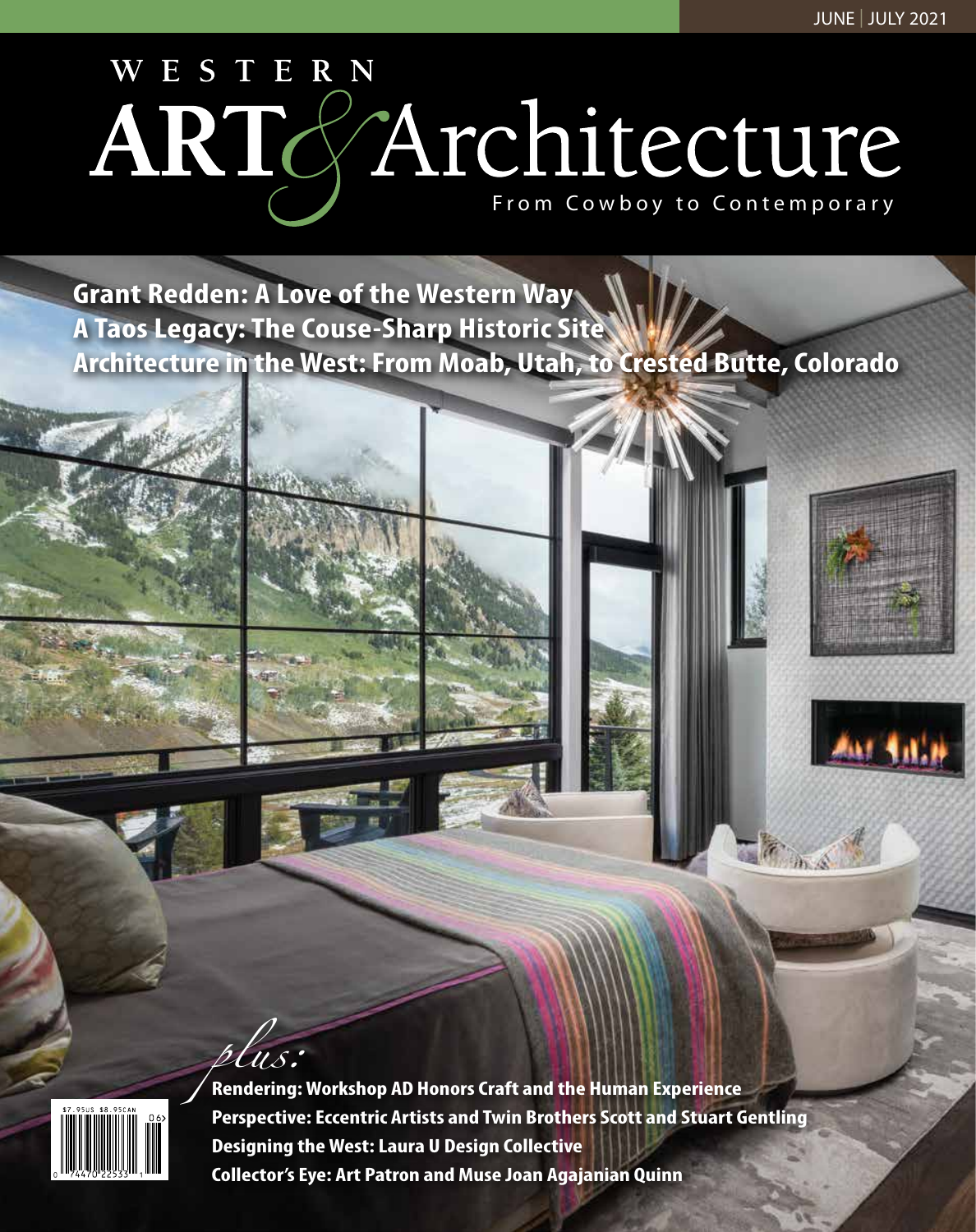#### *Indoor Vertical Garden* from Benetti Home

Benetti Home is a leading Italian company specializing in maintenance-free indoor vertical gardens. Creating a space inspired by nature is easy with 100-percent natural and preserved lichen that's fitted onto an aluminum substrate. The company's bestselling product, a type of moss, is harvested without damage to the environment. When installed, the moss does not attract dust, thanks to the absence of an electrostatic charge. Unwelcoming to insects, we like that it's certified for its fire-retardant properties and is also sound-absorbing. For the best results, Benetti recommends that the humidity level in the room stays between 30 to 90 percent.



## **THINGS WE LOVE**

From carved leather vessels to vertical moss gardens and colorful kitchen appliances, *WA&A* editors select their favorite *objets d'art*

WRITTEN BY Shari Morrison

Oilcloth Studio

Artist Sherrie Posternak creates products from

#### the finest Mexican oilcloth. She transformed her love of Latin cultures and the Spanish language

*Vino to Go* from Cereza

into her company, Cereza Oilcloth Studio, which sells handcrafted oilcloth products made by artisans and professional sewists in Mexico. This handmade



tote (which includes a corkscrew in the outside pocket) is durable, washable, and comes in a variety of lively and eye-catching patterns. Pair the wine tote with a matching tablecloth, and you're sure to be a hit at the Sunday picnic.



#### *FIFTH x ROCKDEEP M.1 Trail Shoe* by Dewayne Dale Jr.

Diné (Navajo) shoe designer Dewayne Dale Jr. — from the Red Running into Water Clan, born for the Water's Edge Clan — credits this family history for informing



The Pro Line of kitchen appliances by Big Chill combines contemporary designs with professional performance. We love the crisp lines, chrome trim, and bold colors that elevate the ordinary appliance into something expressive. With the popularity of white kitchens, these bright colors add personality. These days, blue is trending in kitchen design, and Big Chill offers choices that include a subdued Slate, deep Cobalt, and lively French Blue (pictured here). Bottle Green, Khaki Grey, and Traffic Orange are among the 200 other hues available for any of the company's appliances. And Big Chill offers a line of vibrant refrigerators, ranges, dishwashers, and range hoods for a colorful and cohesive look in the kitchen.

#### *Wildflower Meadow Linen Napkins*  from Blue Summer House

Blue Summer House was founded by Anya Koultysheva, who turned her love for natural linen textiles into a business. Using the finest quality stonewashed linens from Europe, she fashions them into textile home goods, including these watercolor-inspired Wildflower Meadow Napkins. Linen, made from the stem of the beautiful blue-flowered flax plant, gets its name from the Latin word for the plant *linum usitatissimum*. It's been used throughout centuries for clothing because of its strong tensile strength. The linen that Koultysheva uses



his creativity. The colors, textures, and designs he grew up around in Shiprock, New Mexico, and his Navajo heritage were the inspiration behind this lifestyle shoe. Made in collaboration with the owner of ROCKDEEP, Rocky Parrish, Dale hopes this unique shoe will inspire future generations to celebrate their culture and express their imagination. *\$135*

for her napkins is certified in Europe by OEKO-TEX standards, meaning it's completely free from harmful chemicals. We love that these luxuriously soft linen products are suitable for special occasions and everyday use.

> *Set of two: \$34 18 x 18 inches bluesummerhouse.com*

#### *Cascade Chandelier*  by Laura Elizabeth Glass

Laura Elizabeth Smith was born and raised on the island of Bermuda, a place that has influenced her art. Her glass creations often include a water theme and feel as though they've been softened by the crashing sand and sea. Smith sandblasts and textures each piece with metal



patinas to evoke this quality. She describes her Cascade Chandelier as creating "a dreamlike atmosphere with staggered pendants that evoke the first drops of a warm rainfall." The globes of the chandelier range from pure transparent glass to deep matte aquatic blues that are layered with precious metals, such as copper, silver, or gold. Each chandelier can be designed to suit one's individual desires.

> *Starting at \$14,000 78.75 x 19.69 inches lauraelizabethglass.com*

*Pro Fridge: Starting at \$3,995 Pro Range: Starting at \$4,195 Pro Hood: Starting at \$1,695 bigchill.com*



*Starting at \$35 per square foot benettihome.it*

*rockdeep.com*

#### *Pro Line Appliances* from Big Chill

*\$38 | Vino to Go | 7.5 x 15 inches \$77 | Tablecloth | 80-inch circumference cerezastudio.com*